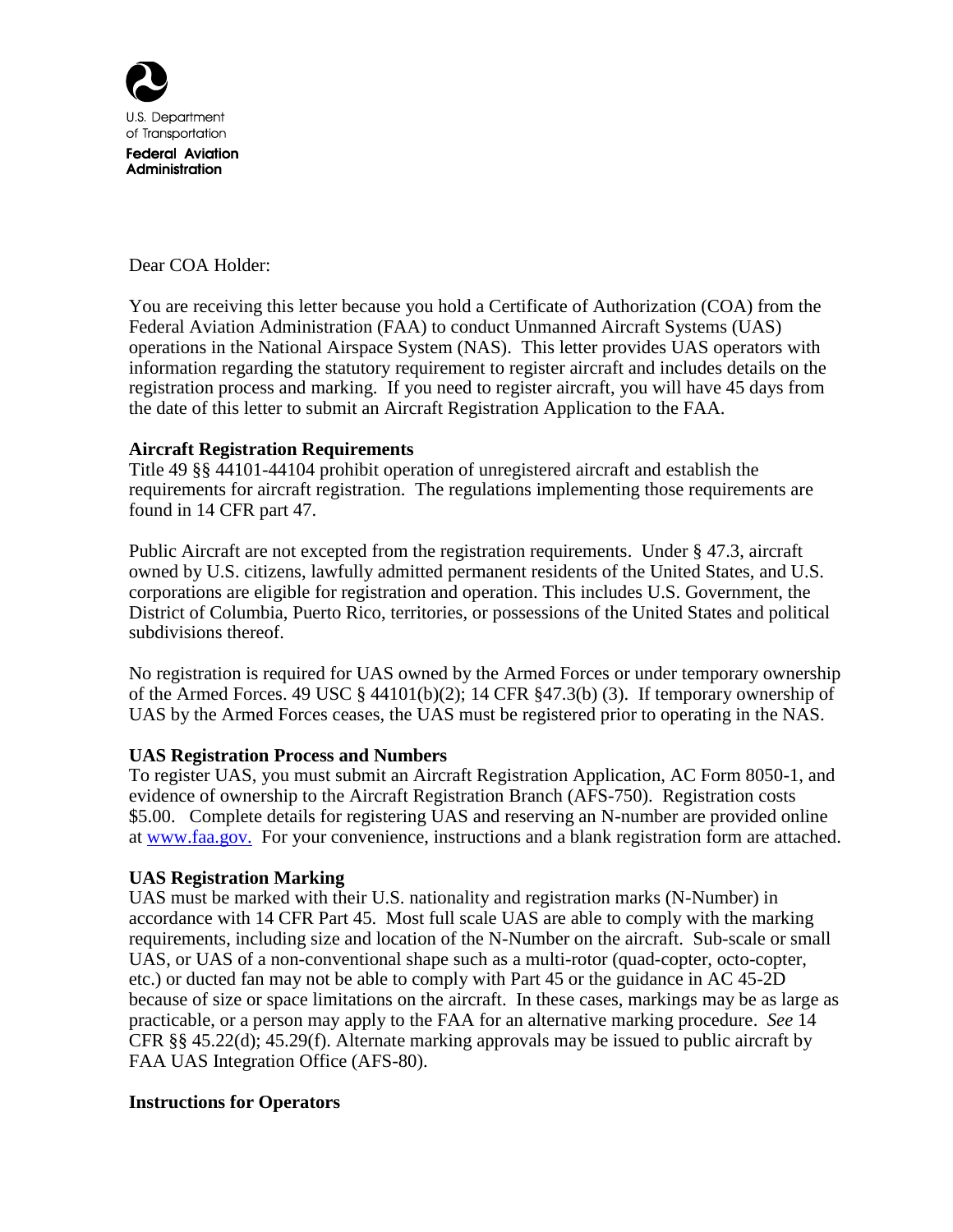Effective immediately, all UAS operated under a COA, other than those excepted by 49 USC § 44101(b), must be registered and marked. For those to be operated under a new COA, the UAS must be registered and marked prior to COA application. The aircraft registration number (N-number) must be entered into the "Aircraft Registration" field, of the System Description section in COA online. If alternative markings were required, a copy of the Alternative Marking approval letter should be attached to application in the "Aircraft Registration" field. Applications for registration must be submitted for aircraft currently operating under an existing COA within 45 days of the date of this letter. COA holders will confirm their aircraft have been registered by entering the registration number, (N-number) in the Monthly Operational Report, in the block labeled, "Describe any other Operational / Coordination Issued." Failure to comply with the registration requirements within the prescribed timeframe may result in a suspension of the COA or a delay in the renewal of the COA.

Additional questions can be directed to Ken Fugate, AFS-86, (202) 267-8259, or the Aircraft Registration Branch, AFS-750, (405) 954-3116, toll free 1-866-762-9434.

Sincerely,

 $n$   $4$   $k$   $k$ 

James H. Williams Manager UAS Integration Office, AFS-80

**References** 14 CFR, Part 45 14 CFR, Part 47 Title 49 §44101-44104 FAA Advisory Circular 45-2D